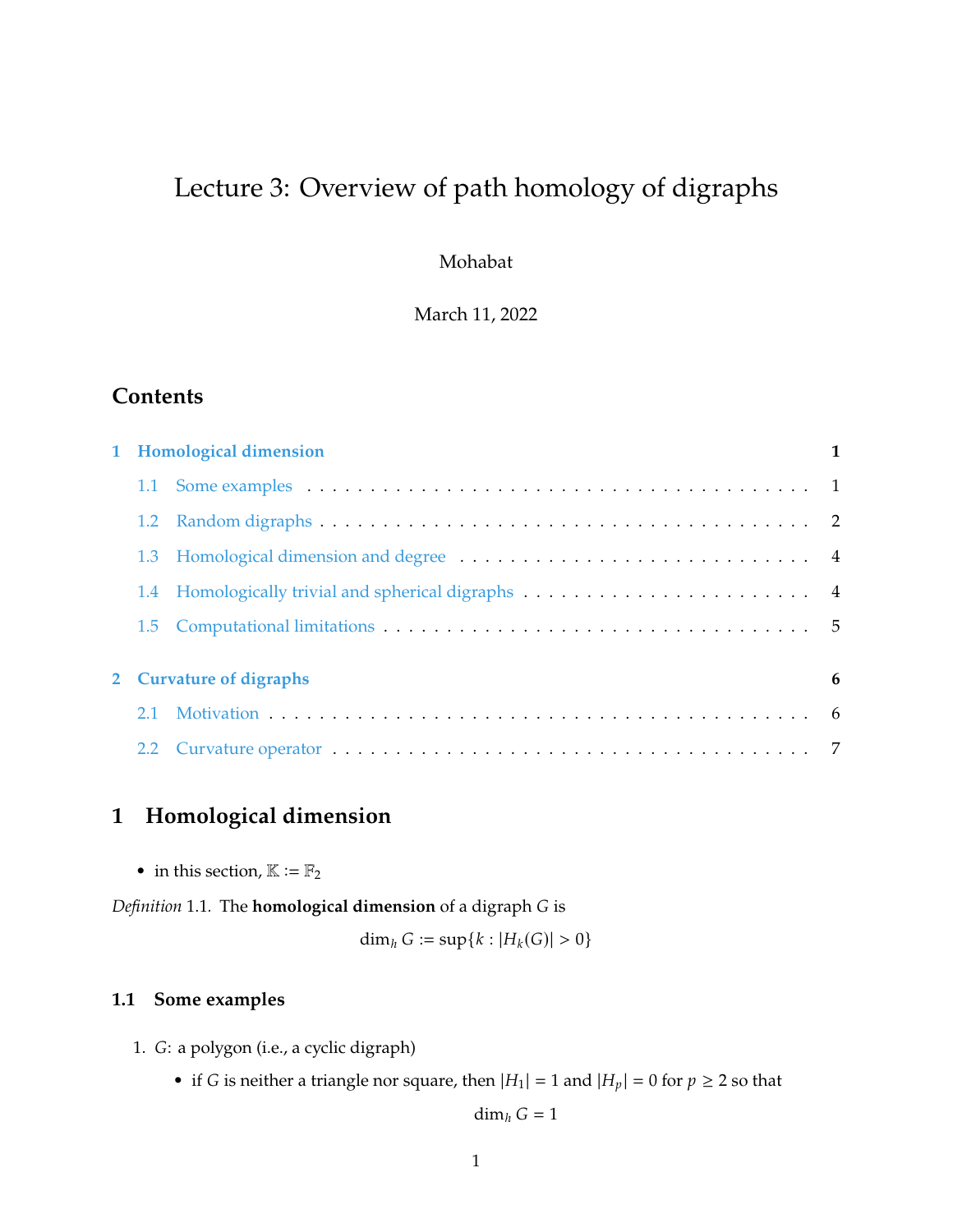

• if *G* is either a triangle or a square, then  $|H_p| = 0$  for  $p \ge 1$  and hence

$$
\dim_h G = 0
$$



2. Let  $G$  be the octahedron here:



- $|H_2| = 1$
- $|H_p| = 0$  for  $p \ge 3$
- thus,  $\dim_h G = 2$
- 3. there *are* finite digraphs with  $\dim_h G = \infty$  as the one here:
	- constructed by Gabor Lippner and Paul Horn in 2012

### <span id="page-1-0"></span>**1.2 Random digraphs**

- we are interested in the *homological dimension* of a randomly generated digraph
- fix a finite set of vertices  $\{1, 2, \ldots, V\}$
- fix  $p, q > 0$  with  $p + q \le 1$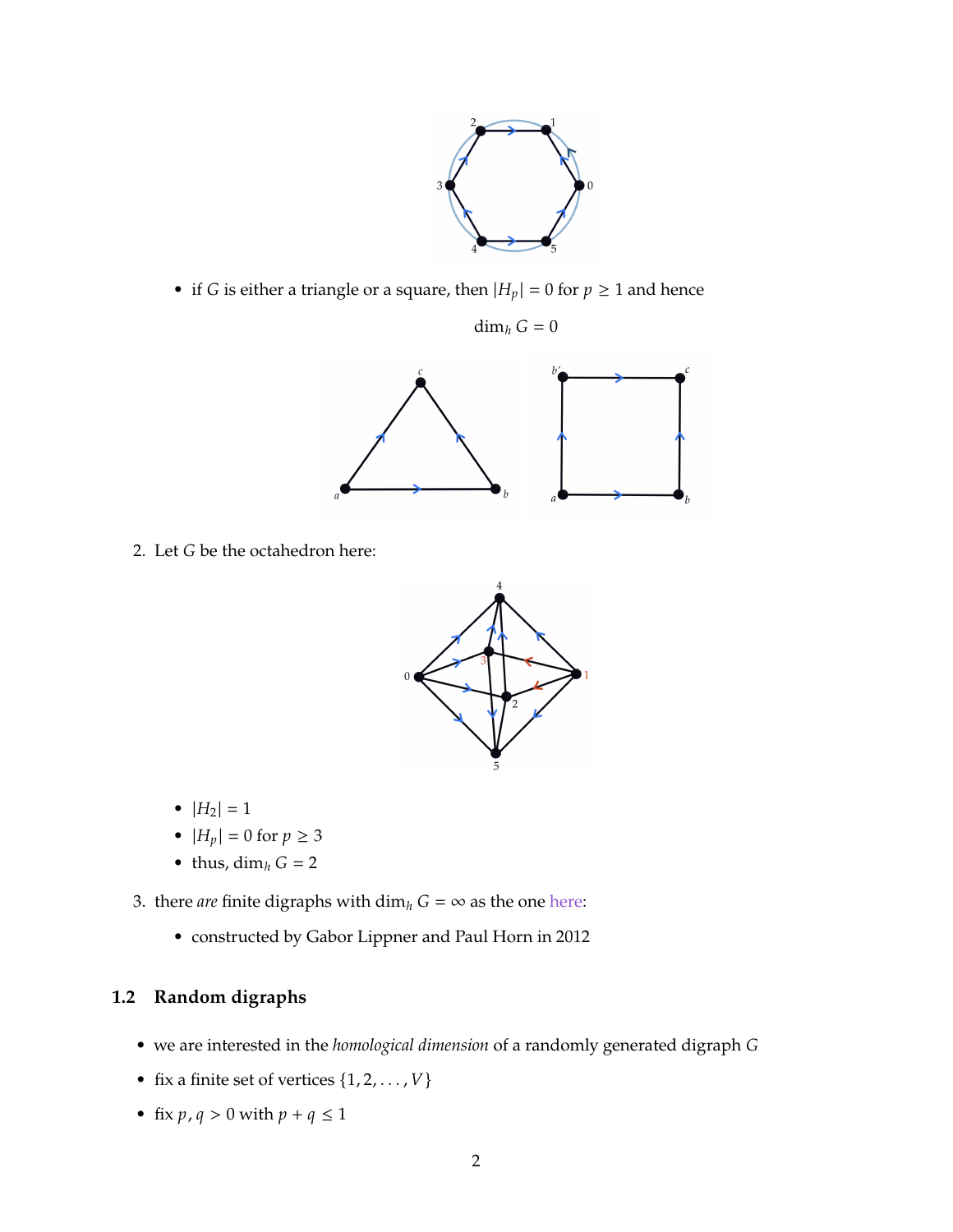- set of arrows in  $G$  is defined as:
	- $-$  for any 2 vertices  $a < b$  there is:
		- \* an arrow  $a \rightarrow b$  with probability  $p$ ;
		- \* an arrow  $b \rightarrow a$  with probability q; and
		- \* no arrow with probability  $1 p q$
- the so-constructed probability measure on digraphs will be denoted  $\mathbb{P} = \mathbb{P}_{p,q,V}$
- randomly generated digraph with  $p = q = 0.37$ ,  $V = 15$ ,  $E = 86$ 
	- **–** for this digraph, dim<sub>h</sub>  $G = 6$
- set  $r := p + q$
- $\bullet$  the number  $E$  of arrows is random, and it is easy to compute:

$$
\mathbb{E}(E) = \frac{r}{2}V(V-1)
$$

$$
\text{Var}(E) = \frac{1}{2}r(1-r)V(V-1)
$$

*Definition* 1.2*.* The **degree of a digraph** is the average outgoing degree of the vertices:

$$
D = \deg G := \frac{E}{V}
$$

- for example: for the above digraph,  $D = \frac{86}{15} \approx 5.7$
- for random digraphs, it follows from the above expected value and variance computations, that

$$
\mathbb{E}(D) = \frac{r}{2}(V - 1)
$$

$$
\text{Var}(D) = \frac{1}{2}r(1 - r)\frac{V - 1}{V}
$$

• moreover, applying the CLT to the sum of indicators of arrows, we obtain:

$$
D_{\text{norm}} := \frac{D - \frac{r}{2}(V - 1)}{\sqrt{\frac{1}{2}r(1 - r)\frac{V - 1}{V}}}
$$
 Normal(0, 1) as  $V \to \infty$ 

**Proposition 1.3.** *If*  $p + q > 0$ *, then* 

$$
\lim_{V \to \infty} \mathbb{P}_{p,q,V}(G \text{ is connected}) = 1
$$

*That is,*

$$
\mathbb{P}_{p,q,V}(\beta_0(G) = 1) \to 1 \text{ as } V \to \infty
$$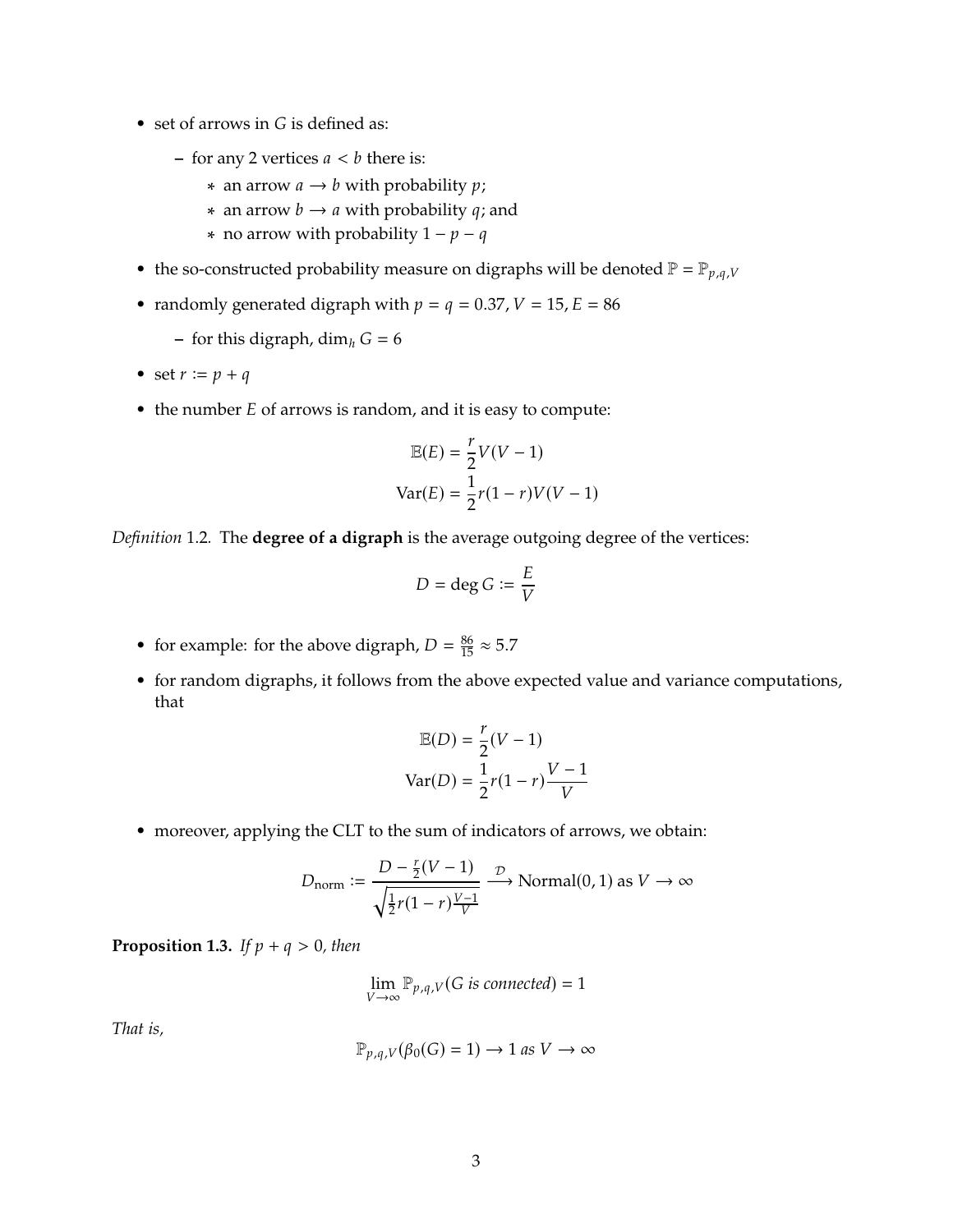#### <span id="page-3-0"></span>**1.3 Homological dimension and degree**

- turns out that dim<sub>h</sub> *G* for random digraphs is closely related to the *degree*  $D = \frac{E}{V}$
- in > 1,000 samples of randomly generated digraphs, we have observed the following dichotomy:

Observation: With high probability, either dim<sub>h</sub>  $G = 0$  or dim<sub>h</sub>  $\approx D$  (i.e., the dimension is 0 or **asymptotic** to the degree *D*).

• consider random variables

$$
Q := \frac{\dim_h G}{D}
$$
  
Q<sub>+</sub> := (Q | Q > 0) (a conditioned RV)

• assume that  $p = q \in (0, \frac{1}{2})$  $\frac{1}{2}$ 

Conjecture: There exist positive limits

$$
\mu(p) = \lim_{V \to \infty} \mathbb{E}_{p,p,V}(Q_+) \quad \text{and}
$$
  

$$
\tau^2(p) = \lim_{V \to \infty} \text{Var}_{p,p,V}(Q_+) = \lim_{V \to \infty} \mathbb{E}_{p,p,V}(Q_+^2) - \mu(p)^2
$$

Besides, we have

$$
\mu(p) > 3\tau(p)
$$

• plot of empirical functions  $\mu(p)$  and  $\tau(p)$  computed using the averages of  $Q_+$  and  $Q_+^2$  among all available samples all available samples

Conjecture 3.3: We have  $Q_+ \xrightarrow{\mathcal{D}} \frac{1}{Z}$ Normal<sub>+</sub>( $\mu$ ,  $\tau^2$ ) as  $V \to \infty$  where  $\mu := \mu(p)$  and  $\tau := \tau(n)$  $\tau := \tau(p)$ .

That is, for any  $x \geq 0$ ,

$$
\lim_{V \to \infty} \mathbb{P}_{p,p,V}(Q_+ \le x) = \frac{1}{Z} \int_0^x \frac{1}{\sqrt{2\pi} \tau} \exp\left(-\frac{(y-\mu)^2}{2\tau^2}\right) dy
$$

where  $Z$  is a normalizing factor.

• as one sees in the plot,  $\mathbb{P}(0.4 \le Q_+ \le 1) \approx 0.9$ , i.e.,

$$
\mathbb{P}(0.4D \le \dim_h(G) \le D \mid \dim_h(G) > 0) \approx 0.9
$$

#### <span id="page-3-1"></span>**1.4 Homologically trivial and spherical digraphs**

*Definition* 1.4. A digraph *G* is **homologically trivial** if dim $_h$   $G = 0$ .

• i.e.,  $\beta_k(G) = 0$  for all  $k \ge 1$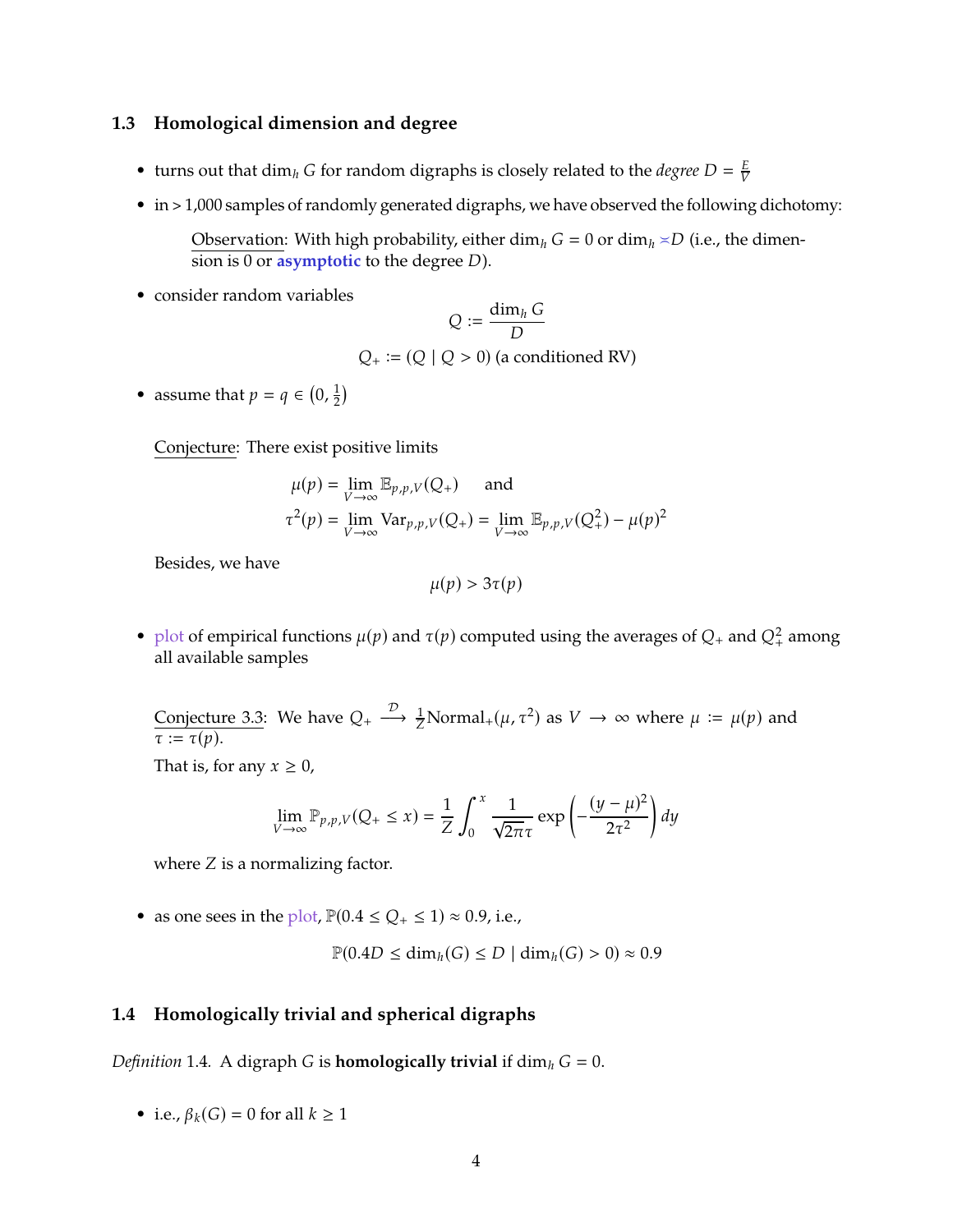Conjecture 3.4: The following limit exists and is positive:

$$
T(p) = \lim_{V \to \infty} \mathbb{P}_{p,p,V} \qquad (G \text{ is homologically trivial})
$$

Consequently,

$$
\frac{\dim_h G}{D} = Q \xrightarrow{\mathcal{D}} T(p)\delta_0 + \frac{1}{Z(1 - T(p))} \text{Normal}_+(\mu, \tau^2) \text{ as } V \to \infty
$$

*Definition* 1.5. A digraph *G* is **homologically spherical of dimension** *n* if

$$
\beta_k(G) = \begin{cases} 1 & \text{if } k = 0, n \\ 0 & \text{else} \end{cases}
$$

- in this case, dim<sub>h</sub>  $G = n$
- notice that any homologically trivial digraph is also spherical of dimension 0.

Conjecture 3.5: The following limit exists and is positive:

 $S(p) = \lim_{V \to \infty}$  $\mathbb{P}_{p,p,V}$  (*G* is homologically spherical)

- of course,  $S(p) \geq T(p)$
- plot of empirical functions  $S(p)$  (resp.  $T(p)$ ) computed as fractions of all homologically spherical (resp. trivial) digraphs among all available samples
	- $-$  see that for  $p \approx 0.5$ , a random digraph is *homologically spherical* with probability nearly 1, and is *homologically trivial* with probability close to 0.9

#### <span id="page-4-0"></span>**1.5 Computational limitations**

- for computation of homology groups and Betti numbers of digraphs we use the aforementioned program by Chao Chen
- successively computes  $H_k(G)$  and  $\beta_k(G)$  for  $k = 1, 2, \ldots$  until the memory of the computer allows
- $N_a$ : the largest rank of actually computable Betti numbers for a digraph  $G$
- for randomly generated digraphs with  $p = q$ , we have found the following empirical formula for  $N_a$ :

$$
N_e = \frac{a \ln\left(1 + \frac{b}{V}\right)}{\ln D}
$$

where  $D = \frac{E}{V}$  and *a*, *b* are constants to be found experimentally depending on the computer

 $-$  for a 168GB i7 laptop, we have  $a = 3$ ,  $b = 400$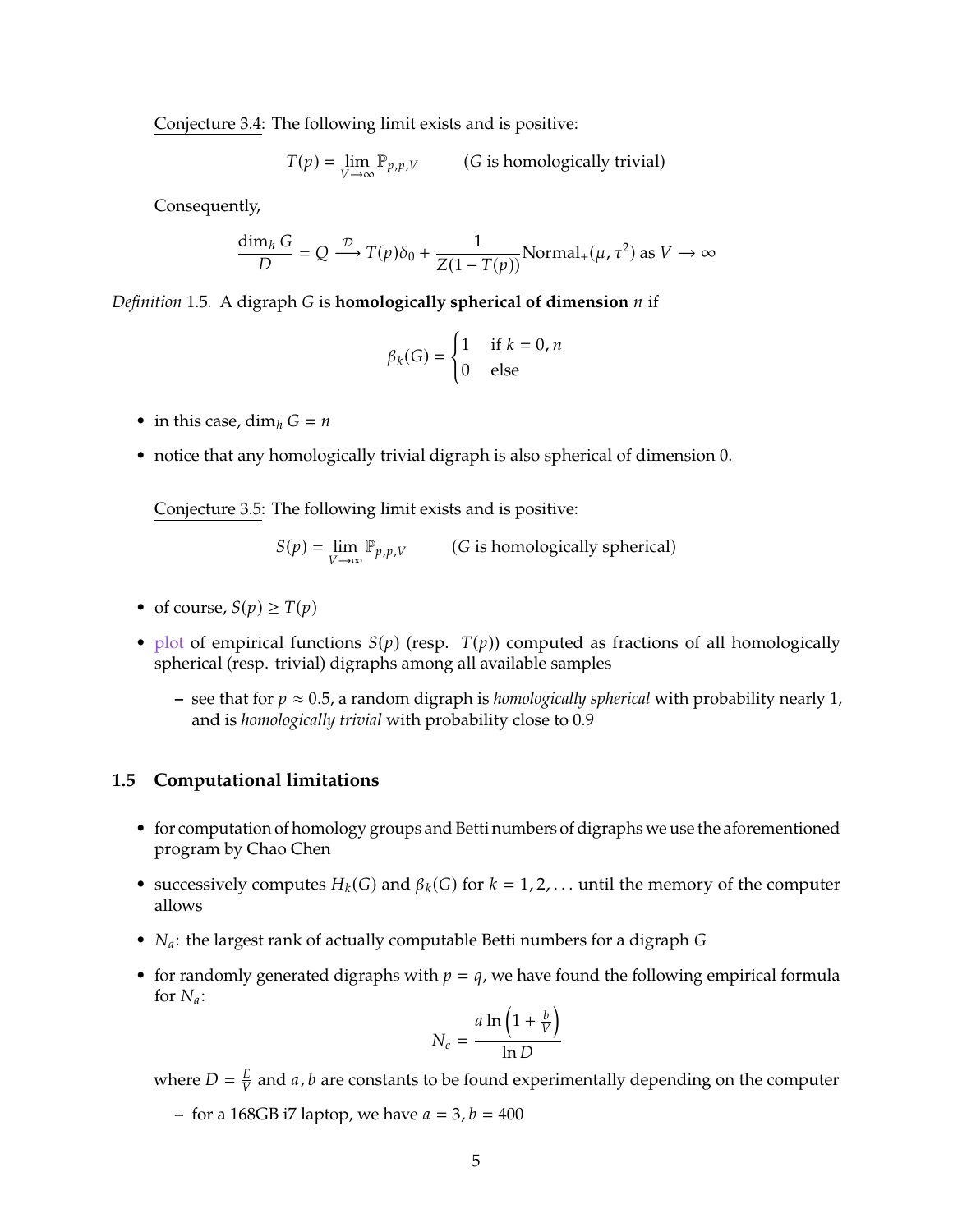• if  $D > 3$ , then usually

$$
|N_a-N_e|\leq 1
$$

• since we have:

$$
E \le \frac{1}{2}V(V-1)
$$

it follows that  $D \leq \frac{1}{2}$  $\frac{1}{2}(V-1)$  and  $V > 2D$ . Therefore,

$$
N_e \le \frac{a \ln\left(1 + \frac{b}{2D}\right)}{\ln D}
$$

- with some data, the condition above implies that  $D \le 6$ 
	- \* hence, if for a randomly generated digraph,  $D > 6$ , then the computation of dim $<sub>h</sub>$  G</sub> becomes unreliable
- randomly generated digraph with  $V = 30$ ,  $E = 267$ ,  $D = 8.9$ ,  $p = q = 0.3$ 
	- we have that  $N_e = 4$  while  $N_a = 3$  and the actually computed Betti numbers are 1, 0, 0, 0.
	- **–** since  $D = 8.9 \gg N_a$ , no reliable conclusion about dim<sub>h</sub> G can be made
- for such digraphs, we need either to use a more powerful computer or to improve the algorithm of the program

Problem 3.6: Compute  $\beta_k$  for all  $k \leq 9$  for the above digraph.

### <span id="page-5-0"></span>**2 Curvature of digraphs**

#### <span id="page-5-1"></span>**2.1 Motivation**

- Γ: a finite planar graph
- there is the following classical notion of *curvature*

*Definition* 2.1. The **combinatorial curvature**  $K_x$  at any vertex x of Γ:

$$
K_x := 1 - \frac{\deg(x)}{2} + \sum_{f \ni x} \frac{1}{\deg(f)} \tag{4.1}
$$

where the sum is taken over all faces  $f$  containing  $x$  and  $\deg(f)$  denotes the number of vertices of  $f$ .

• e.g., if all faces are triangles, then we obtain:

$$
K_x = 1 - \frac{\deg(x)}{2} + \frac{\deg_{\triangle}(x)}{3}
$$

where  $\deg_{\triangle}(x)$  is the number of triangles having x as a vertex.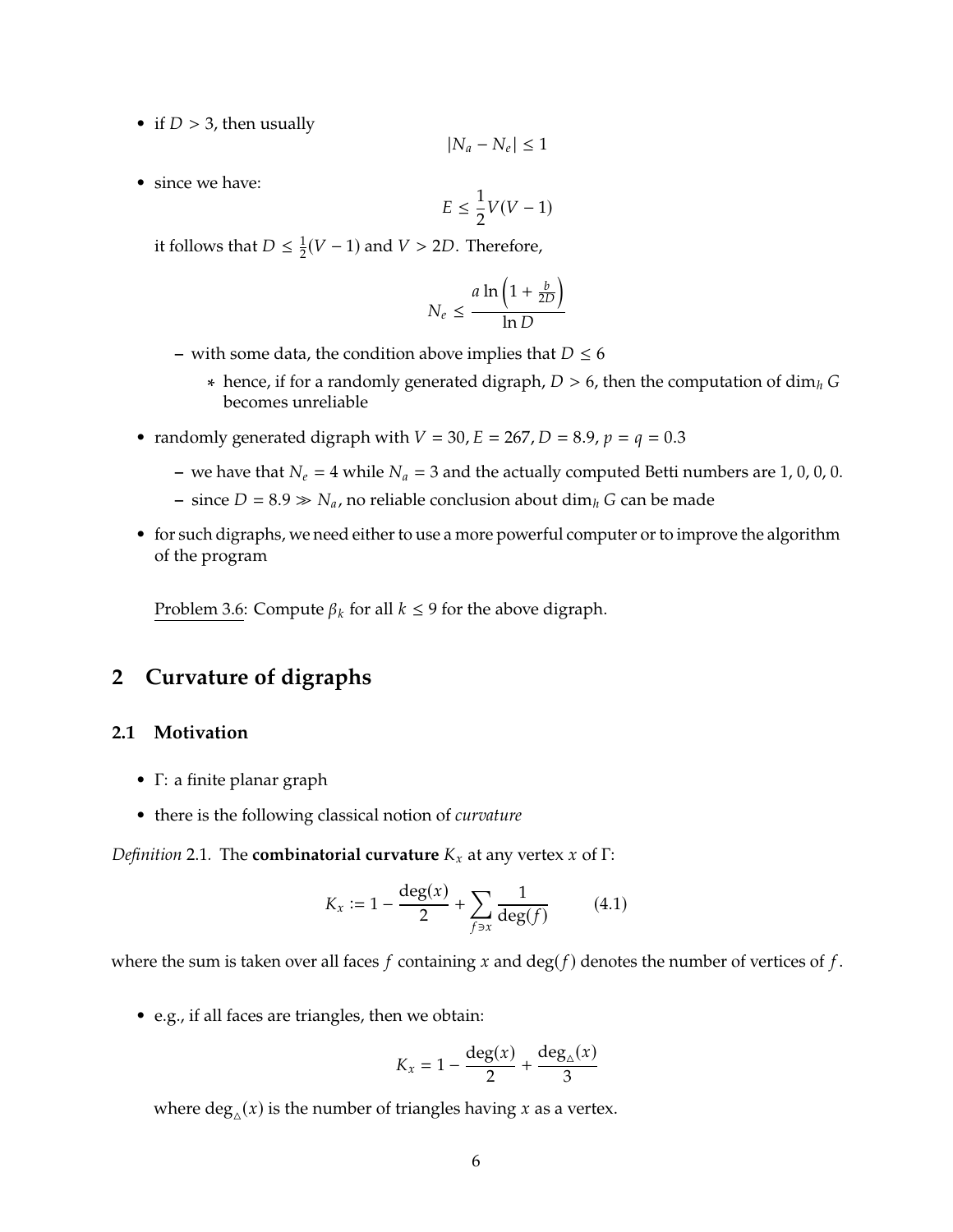• in general: denoting by  $E$ ,  $V$ ,  $F$  as the number of edges (resp. vertices, faces) of  $\Gamma$  and observing that:

$$
\sum_{x} \deg(x) = 2E
$$
  

$$
\sum_{x} \sum_{f \ni x} \frac{1}{\deg(f)} = \sum_{f} \sum_{x \in f} \frac{1}{\deg(f)} = F
$$

we obtain:

$$
\sum_{x} K_{x} = V - E + F = \chi
$$
 i.e., the Euler characteristic

• we try to realize this idea on digraphs: to *distribute* the Euler characteristic over all vertices, and hence, to obtain an analogue of **Gauss curvature** that satisfies **Gauss-Bonnet**.

#### <span id="page-6-0"></span>**2.2 Curvature operator**

- $G = (V, E)$ : finite digraph
- $\mathbb{K} = \mathbb{R}$

Goal: To generalize (4.1) to arbitrary digraphs, so that the faces in (4.1) should be replaced by the elements of a basis in  $\Omega_p$  – the faces should be replaced by the elements of a basis in  $\Omega_p$ , but the result should be *independent* of the choice of a basis.

- fix  $p \geq 0$
- any function  $f: V \to \mathbb{R}$  on the vertices induces a linear operator

$$
T_f: \mathcal{R}_p \to \mathcal{R}_p
$$
  
\n
$$
T_f e_{i_0 \dots i_p} := (f(i_0) + f(i_1) + \dots + f(i_p)) e_{i_0 \dots i_p}
$$

• e.g., for a constant function  $f = \mathbb{1}$  on V, we have  $T_1 e_{i_0...i_p} = (p + 1)e_{i_0...i_p}$  and hence

$$
T_1 \omega = (p+1)\omega \text{ for any } \omega \in \mathcal{R}_p \tag{4.3}
$$

• if  $f = \mathbb{1}_x$  where  $x \in V$ , then

$$
T_{\mathbb{I}_x} e_{i_0...i_p} = m e_{i_0...i_p} \qquad (4.4)
$$

where *m* is the number of occurrences of *x* in  $i_0, \ldots, i_p$ 

- in  $\mathcal{R}_p$ , fix an inner product  $(\cdot, \cdot)$ 
	- **–** e.g., this can be a **natural inner product** when all regular elementary paths  $e_{i_0...i_p}$  form an orthonormal basis in  $\mathcal{P}$ an orthonormal basis in  $\mathcal{R}_p$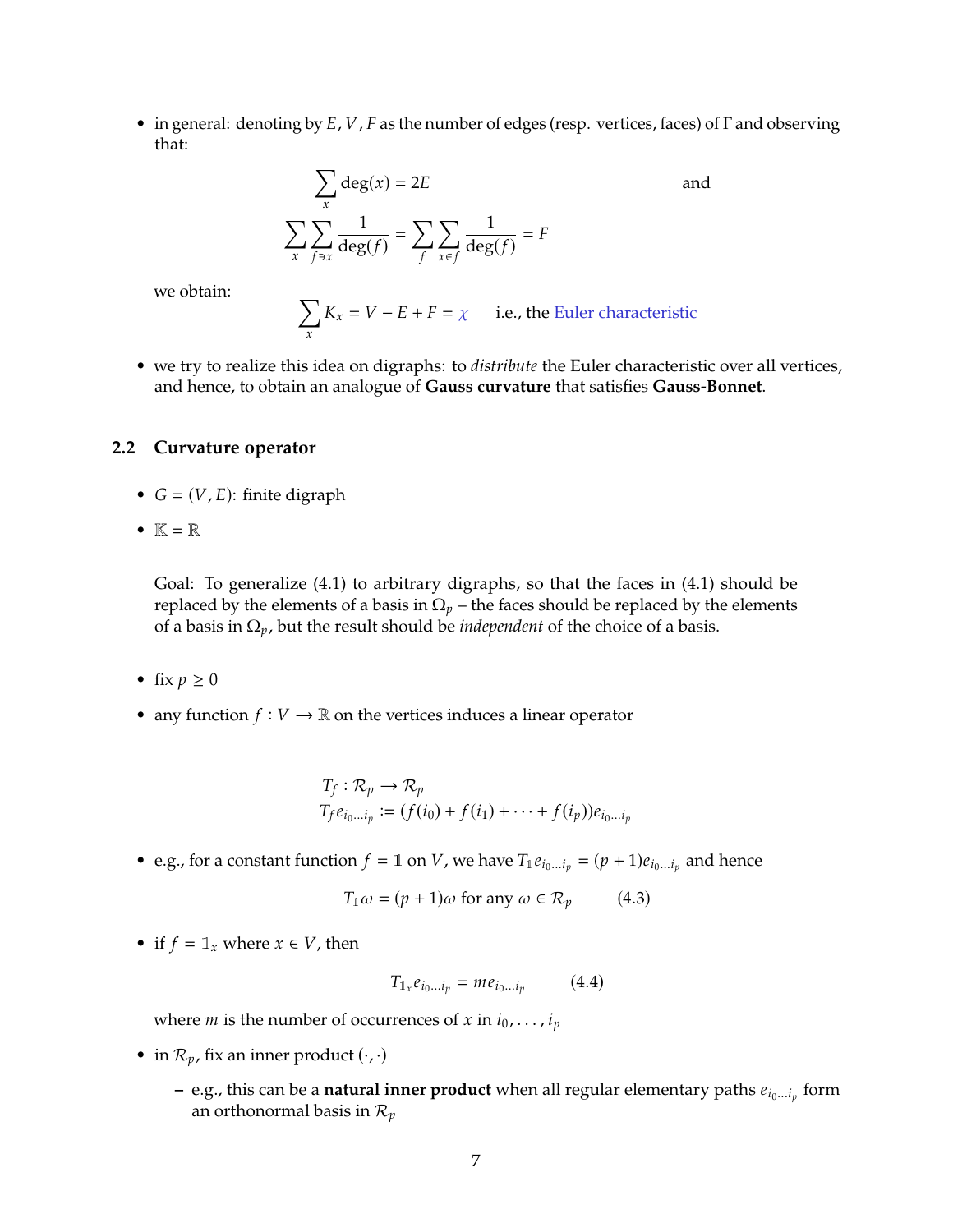- let  $\Pi_p : \mathcal{R}_p \to \Omega_p$  be the orthogonal projection onto  $\Omega_p$
- considering  $T_f$  as an operator from  $\Omega_p$  to  $\mathcal{R}_p$ , we obtain the following operator in  $\Omega_p$ :

$$
T'_f:=\Pi_p\circ T_f:\Omega_p\to\Omega_p
$$

*Definition* 2.2*.* The **incidence of**  $f$  **and**  $\Omega_p$  is

$$
[f,\Omega_p]:=\text{trace}T'_f
$$

*Definition* 2.3. For any  $\omega = \sum \omega^{i_0...i_p} e_{i_0...i_p} \in \Omega_p$ , the **incidence of**  $f$  and  $\omega$  is:

 $\overline{a}$ 

$$
[f,\omega] \coloneqq (T_f\omega,\omega)
$$

**Lemma 2.4.** *For any orthogonal basis*  $\{\omega_k\}$  *in*  $\Omega_p$ *, we have:* 

$$
[f,\Omega_p]=\sum_k\frac{[f,\omega_k]}{\|\omega_k\|^2}
$$

*Proof.* It suffices to prove the statement for an orthonormal basis (i.e.,  $\|\omega_k\| = 1$  for all k).

By the definition of the trace,

$$
\text{trace}T_{f}' = \sum_{k}(T_{f}'\omega_{k}, \omega_{k})
$$

For any  $\omega \in \Omega_p$ , we have

$$
(T'_f \omega, \omega) = (\Pi_p T_f \omega, \omega)
$$

$$
= (T_f \omega, \Pi_p \omega)
$$

$$
= (T_f \omega, \omega)
$$

$$
\Leftrightarrow (T'_f \omega, \omega) = [f, \omega]
$$

so that the statement follows.

*Definition* 2.5. For any  $N \in \mathbb{N}$ , the **curvature operator**  $K^{(N)} : \mathbb{R}^V \to \mathbb{R}$  **of order**  $N$  is

$$
K^{(N)}(f) := \sum_{p=0}^{N} \frac{(-1)^p}{p+1} [f, \Omega_p]
$$

- if  $\Omega_p = \{0\}$  for all  $p > N$ , we write  $K_f^{(N)}$  $K_f^{(N)} = K_f$
- for  $f = \mathbb{1}_x$  for  $x \in V$ , we write

$$
[x, \Omega_p] := [\mathbb{1}_x, \Omega_p]
$$
 and  

$$
[x, \omega] := [\mathbb{1}_x, \omega]
$$

• if  $\{\omega_k\}$  is an orthogonal basis of  $\Omega_p$ , then by the preceding lemma, we have:

$$
[x,\Omega_p]=\sum_k\frac{[x,\omega_k]}{\|\omega_k\|^2}
$$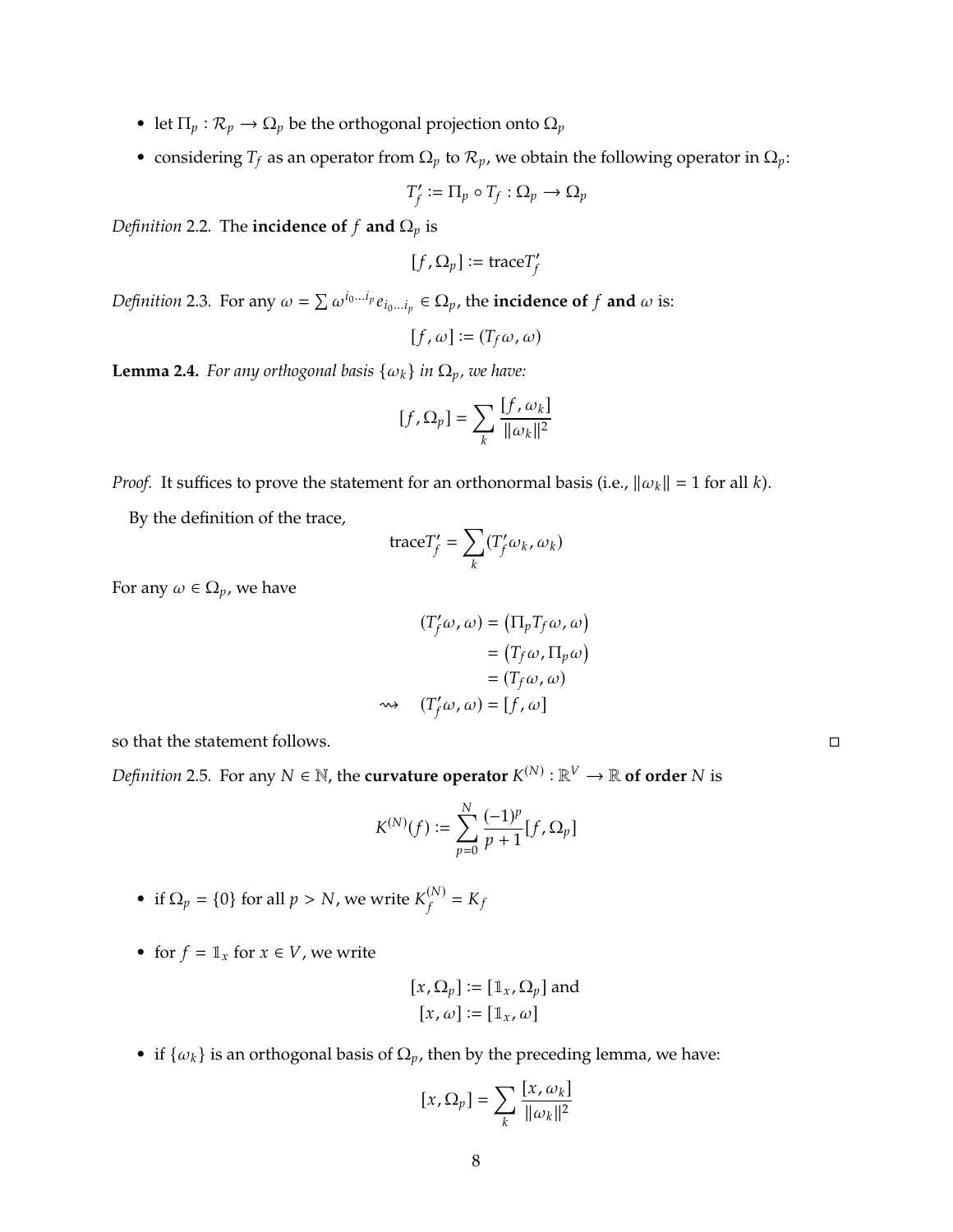• if the inner product is natural so that  $\{e_{i_0...i_p}\}$  is an orthonormal basis, then by (4.4), we have:

 $[x, e_{i_0...i_p}] = m$  where *m* is the number of occurrences of *x* in  $i_0, ..., i_p$ 

• as an example:

$$
[a, e_{abca}] = 2
$$
  

$$
[b, e_{abca}] = 1
$$
  

$$
[d, e_{abca}] = 0
$$

• in this case, for  $\omega = \sum \omega^{i_0...i_p} e_{i_0...i_p}$ , we have

$$
[x,\omega] = \sum_{i_0...i_p \in V} (w^{i_0...i_p})^2 [x, e_{i_0...i_p}]
$$

*Definition* 2.6. Let  $N \in \mathbb{N}$ . The **curvature of order**  $N$  at a vertex  $x$  is

$$
K_x^{(N)} := K^{(N)} \mathbb{1}_x
$$
  

$$
\implies K_x^{(N)} = \sum_{p=0}^N \frac{(-1)^p}{p+1} [x, \Omega_p]
$$

#### **Proposition 2.7.** *Gauss-Bonnet.*

*For any choice of the inner product in*  $\mathcal{R}_p$  *and for any*  $N$ *, we have* 

$$
\sum_{x\in V}K_x^{(N)}=:K_{total}^{(N)}=\chi^{(N)}:=\sum_{p=0}^N\dim\Omega_p
$$

*Proof.* Since  $\sum_{x \in V} 1_x = 1$ , we obtain that

$$
K_{\text{total}}^{(N)} = \sum_{x \in V} K_x^{(N)}
$$

$$
= \sum_{x \in V} K^{(N)} \mathbb{1}_x
$$

$$
= K^{(N)} \mathbb{1}
$$

$$
\implies K_{\text{total}}^{(N)} = \sum_{p=0}^{N} (-1)^p \frac{[\mathbb{1}, \Omega_p]}{p+1}
$$

On the other hand, by (4.3),

$$
[\mathbb{1}, \omega] = (T_{\mathbb{1}}\omega, \omega)
$$

$$
= (p+1) ||\omega||^2
$$